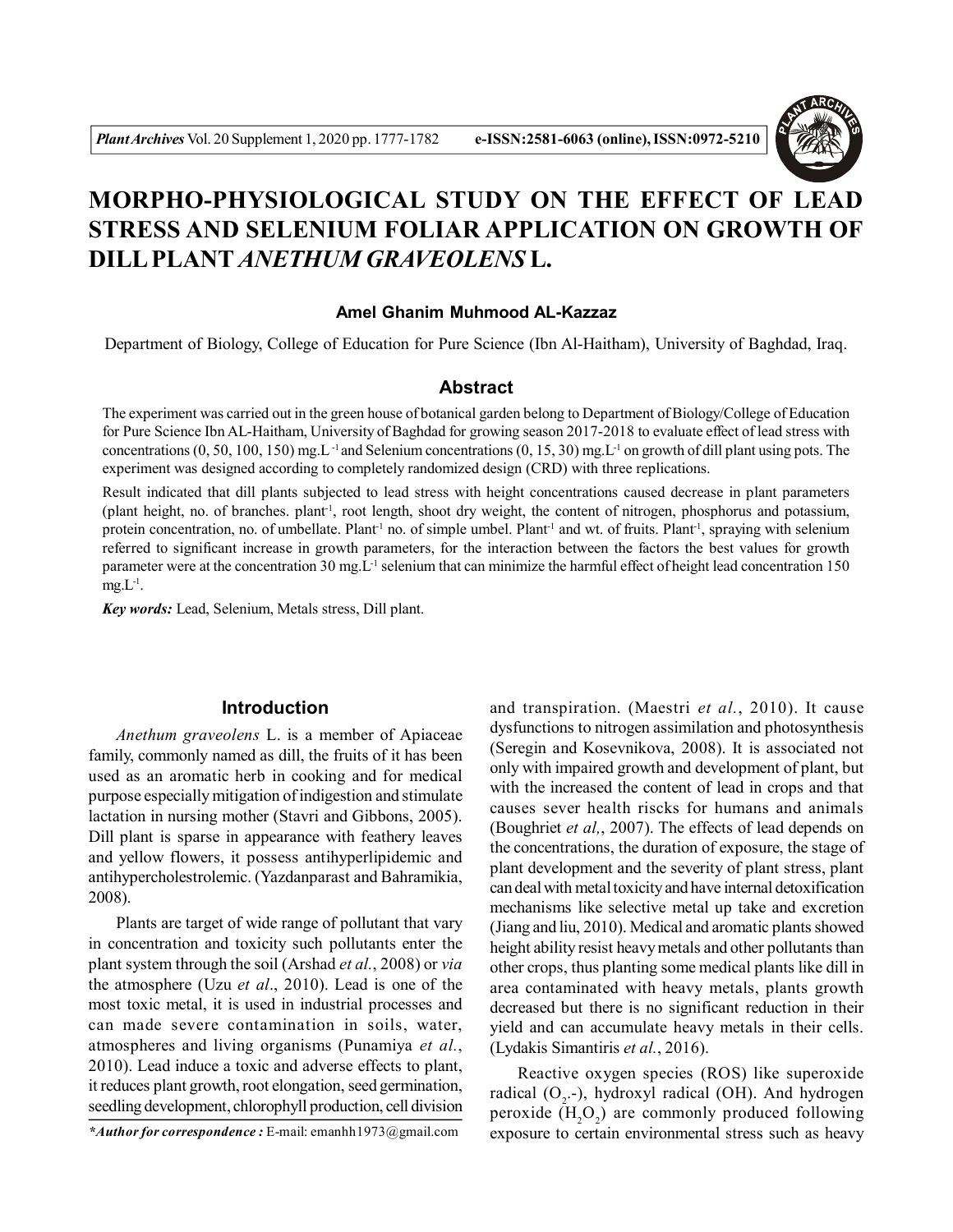metals and lead to oxidative stress. When ROS exhaust defense system and antioxidant reserves, they can attack and oxidized all the biomolecules such as proteins, Lipids and nucleic acids (Yadav, 2010). Plants have a network of defense strategies to tolerate toxicities of heavy metals, they can avoid the metal entry into the cell by binding it to cell wall (Zhou *et al.*, 2010) and can initiate several cellular antioxidants defense to mitigate the harmful effect of ROS such as enzymatic and non-enzymatic antioxidants. (Sharma *et al.*, 2012). Aghaz *et al.*, (2012) referred in his study to the effect of lead with two concentrations (300,600 µM) on growth, biochemical, physiological parameters and lead accumulation in 10 dill ecotypes, three of them show few reduction in growth parameters compared with the rest of ecotype that show lead tolerant.

Selenium is an essential element for humans, animals and plants, its deficiency in the diet is problem, selenium compounds have been use as foliar or base application to enhance selenium content in crops. It play a vital role to counteract various abiotic stress induced in plant by drought, salinity, cold, height light and heavy metals (Feng *et al.*, 2013). Selenium induced recovery from the damage caused by stress by reducing generation of excess excitation energy and increase the content of chlorophyll (Hajiboland, 2014). It consider a key mechanism for counteracting metal stress in plant, it can reduce the excess ROS generation especially that of the spontaneous dismutation of  $O_2$ - to  $H_2O_2$ . (Mroczek-Zdyrska and wojcik, 2012).

### **Materials and Method**

The experiment was conducted in green house belong to Department of Biology, College of Education for pure Science Ibn AL-Haithem, University of Baghdad, during the growth season 2017-2018. The experiment was performed in completely randomized design and consisted of 36 treatment replicated three times, with lead as main factor and selenium as subfactor. Healthy seed of dill plants sown in pot 30 cm in diameter filed with 10kg dry soil in 22/10/2017. Irrigation was carried at intervals during the experiment with tap water.

Plants were subjected to three lead concentrations  $(50, 100, 150)$ mg.L<sup>-1</sup> in the form of lead nitrate pb(NO<sub>3</sub>)<sub>2</sub>, at fifty six days and at sixty one days and at sixty six days after sowing. Foliar application of selenium in the form of sodium selenite  $\text{Na}_2\text{SeO}_3$  with two concentration  $(15, 30)$ mg.L<sup>-1</sup> was carried out twelve days after the first subjection to lead stress, control plants were sprayed with distilled water. During the growth season pots were kept free of weeds. After twenty three days from lead exposure three plants were sample, plant height, no. of branches.plant-1 were measured, shoots were dried in oven 65°C and dry weight were calculated. The roots were carefully removed from the sand and washed with distilled water to measure root length. Determination of macronutrient status was calculated, known dry shoot weight was digested according to (Agiza *et al.*, 1961), chemical analysis of nitrogen (Chapman and Pratt, 1961), phosphorus (Matt, 1970) and potassium (Page, 1982), were done by standard methods, protein concentration was calculated (Thachuk *et al.*, 1977).

Two plants were harvest in 20/4/2018, number of umbellate and number of simple umbel per plane were measured, the weight of fruit per plant were calculated.

The data obtained from the experiment was statistically analyzed at least significant difference 0.05 (SAS).

# **Results and Discussion**

Results of table 1, indicated that lead stress had an adverse effects on average of plant height, no. of branches.plant-1, root length and shoot dry weight by increasing lead concentrations from 0 to 150 mg. $L<sup>-1</sup>$ , it can be seen reduction in growth parameters by about (26.52, 23.34, 34.79, 25.30)% respectively, in contrast selenium application from 0 to 30 mg. $L^{-1}$  had positive increase in average of parameters by about (14.50, 29.31, 22.40, 27.42)%.

For the interaction selenium at the concentration 30  $mg.L^{-1}$  diminished the adverse effect of lead stress at the concentration 100 mg. $L^{-1}$  and gave the best value for plant height  $24.23$ (cm), no. of braches.plant<sup>-1</sup> 6.25, root length 10.00(cm) and shoot dry weight 0.73(gm.) in comparison with the values at same concentration of lead concentration but without selenium spraying. Also 30  $mg.L^{-1}$  selenium gave positive effect on the parameters and decreased the adverse effect of 150 mg.L-1 lead concentration and gave the values for plant height  $23.02$ (cm), no. of branches.plant<sup>-1</sup> 6.35, root length 8.80(cm) and shoot dry weight 0.72(gm) in comparison with the same lead concentration and with out selenium spraying.

The content of macronutrient and protein percentage were decrease in response to lead stress, the result of table (2) showed decrease in average of nitrogen, phosphorus, potassium content and protein percentage by about (42.68, 45.85, 38.96, 23.50)% with increase in lead concentration up to  $150 \text{ mg.L}^{-1}$ , while spraying with selenium up to 30 mg. $L^{-1}$  caused an increase in average of nutrients content and protein percentage by about (68.45, 54.84, 31.88, 34.92)% respectively.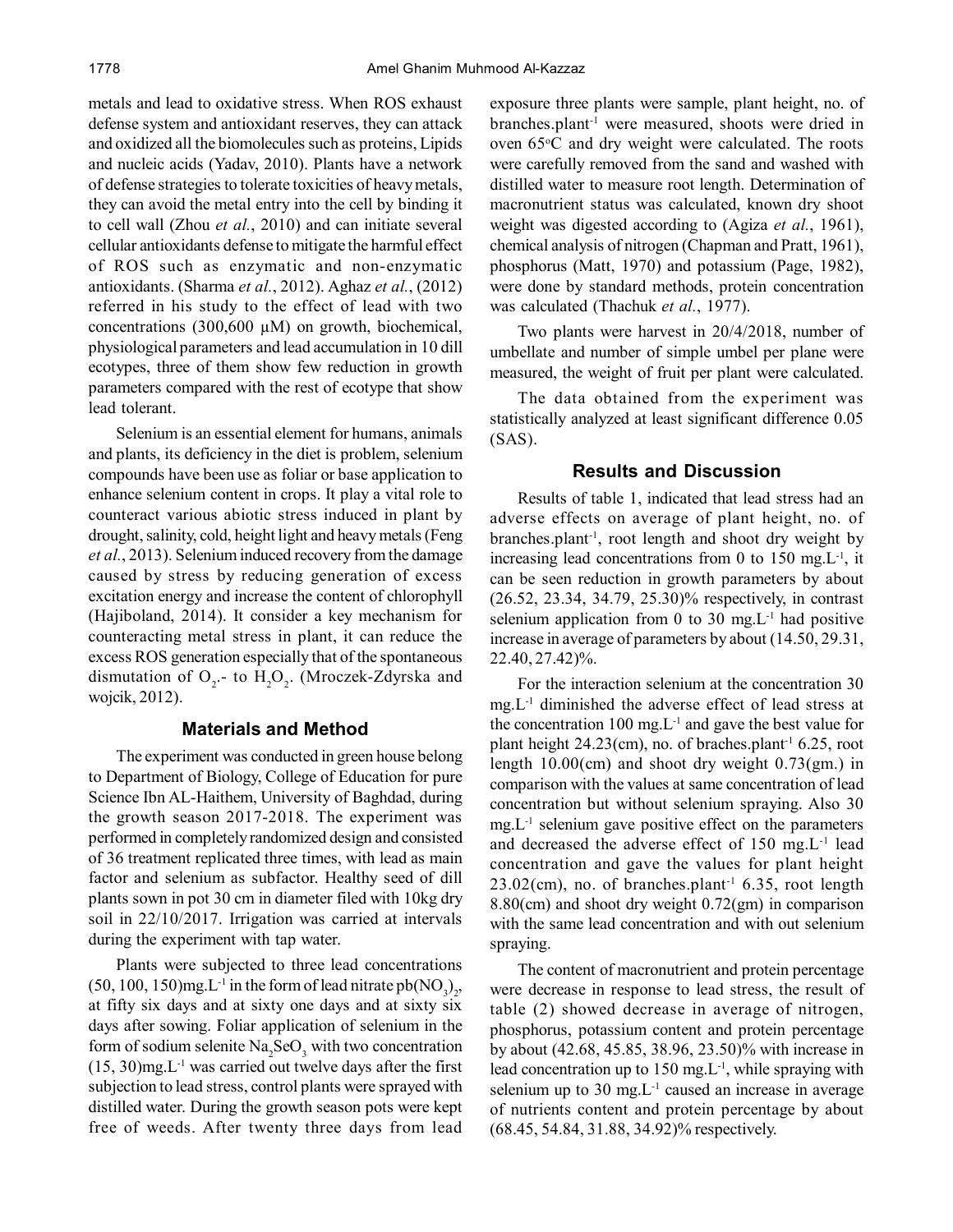| <b>Lead</b>                  | Plant height (cm)                                                             |                    |                        |                                       |  |  |  |
|------------------------------|-------------------------------------------------------------------------------|--------------------|------------------------|---------------------------------------|--|--|--|
| concentrations               | Selenium concentrations (mg.L <sup>-1</sup> )                                 |                    |                        |                                       |  |  |  |
| $(mg, L-1)$                  | $\bf{0}$                                                                      | $\overline{15}$    | $\overline{30}$        | <b>Lead average</b>                   |  |  |  |
| 0                            | 26.43                                                                         | 31.00              | 27.09                  | 28.17                                 |  |  |  |
| $\overline{50}$              | 23.00                                                                         | 24.75              | 25.17                  | 24.31                                 |  |  |  |
| $\overline{100}$             | 19.50                                                                         | 23.50              | 24.23                  | 22.41                                 |  |  |  |
| 150                          | 18.00                                                                         | 21.07              | 23.02                  | 20.70                                 |  |  |  |
| Selenium average             | 21.73                                                                         | 25.08              | 24.88                  |                                       |  |  |  |
|                              |                                                                               | Lead concentration |                        | $= 1.11$                              |  |  |  |
| LSD(0.05)                    |                                                                               |                    | Selenium concentration | $= 0.96$                              |  |  |  |
|                              |                                                                               | Interaction        | 1.92                   |                                       |  |  |  |
| Lead No. of pranches.plant-1 |                                                                               |                    |                        |                                       |  |  |  |
| concentrations               |                                                                               |                    |                        | Selenium concentrations $(mg.L^{-1})$ |  |  |  |
| $(mg, L-1)$                  | $\overline{\mathbf{0}}$                                                       | $\overline{15}$    | $\overline{30}$        | <b>Lead average</b>                   |  |  |  |
| $\theta$                     | 6.33                                                                          | 7.50               | 7.00                   | 6.94                                  |  |  |  |
| $\overline{50}$              | 5.34                                                                          | 6.22               | 6.50                   | 6.02                                  |  |  |  |
| 100                          | 4.50                                                                          | 5.70               | 6.25                   | 5.49                                  |  |  |  |
| 150                          | 4.02                                                                          | 5.60               | 6.35                   | 5.32                                  |  |  |  |
| Selenium average             | 5.05                                                                          | 6.26               | 6.53                   |                                       |  |  |  |
|                              |                                                                               | Lead concentration |                        | $= 0.81$                              |  |  |  |
| LSD(0.05)                    |                                                                               |                    | Selenium concentration | $= 0.70$                              |  |  |  |
|                              | Interaction<br>1.40                                                           |                    |                        |                                       |  |  |  |
| <b>Lead</b>                  | Root length (cm)                                                              |                    |                        |                                       |  |  |  |
| concentrations               |                                                                               |                    |                        | Selenium concentrations $(mg.L^{-1})$ |  |  |  |
| $(mg, L^{-1})$               | $\bf{0}$                                                                      | $\overline{15}$    | $\overline{30}$        | <b>Lead average</b>                   |  |  |  |
| $\theta$                     | 9.95                                                                          | 12.80              | 11.67                  | 11.47                                 |  |  |  |
| $\overline{50}$              | 9.10                                                                          | 11.57              | 11.50                  | 10.72                                 |  |  |  |
| 100                          | 8.75                                                                          | 9.10               | 10.00                  | 9.28                                  |  |  |  |
| $\overline{150}$             | 6.47                                                                          | 7.71               | 8.80                   | 7.48                                  |  |  |  |
| Selenium average             | 8.57                                                                          | 10.16              | 10.49                  |                                       |  |  |  |
|                              | Lead concentration<br>$= 0.89$                                                |                    |                        |                                       |  |  |  |
| LSD(0.05)                    | $= 0.78$<br>Selenium concentration                                            |                    |                        |                                       |  |  |  |
|                              |                                                                               | Interaction        | $= 1.55$               |                                       |  |  |  |
| Lead Shootdry weight (gm)    |                                                                               |                    |                        |                                       |  |  |  |
|                              | concentrations<br>$\sqrt{\phantom{a}}$ Selenium concentrations $(mg, L^{-1})$ |                    |                        |                                       |  |  |  |
| $(mg, L^{-1})$               | $\bf{0}$                                                                      | 15                 | 30                     | Lead average                          |  |  |  |
| 0                            | 0.72                                                                          | 0.92               | 0.86                   | 0.83                                  |  |  |  |
| 50                           | 0.70                                                                          | 0.74               | 0.83                   | 0.76                                  |  |  |  |
| 100                          | 0.60                                                                          | 0.70               | 0.73                   | 0.68                                  |  |  |  |
| 150                          |                                                                               |                    |                        |                                       |  |  |  |
|                              | 0.45                                                                          | 0.68               | 0.72                   | 0.62                                  |  |  |  |
| Selenium average             | 0.62                                                                          | 0.76               | 0.79                   |                                       |  |  |  |
|                              |                                                                               | Lead concentration |                        | 0.03                                  |  |  |  |
| LSD(0.05)                    |                                                                               | Interaction        | Selenium concentration | $= 0.03$<br>$= 0.05$                  |  |  |  |

**Table 1:** Effect of lead stress and selenium on some morphological parameters of dill Plant.

**Table 2:** Effect of lead stress and selenium on some physiological parameters of dill Plant.

| <b>Lead</b>      | Nitrogen content                              |                    |                        |                                               |  |  |
|------------------|-----------------------------------------------|--------------------|------------------------|-----------------------------------------------|--|--|
| concentrations   | Selenium concentrations (mg.L <sup>-1</sup> ) |                    |                        |                                               |  |  |
| $(mg, L^{-1})$   | $\bf{0}$                                      | $\overline{15}$    | $\overline{30}$        | Lead average                                  |  |  |
| $\boldsymbol{0}$ | 16.27                                         | 21.35              | 24.09                  | 20.57                                         |  |  |
| $\overline{50}$  | 12.95                                         | 15.55              | 21.24                  | 16.58                                         |  |  |
| 100              | 10.36                                         | 14.29              | 18.92                  | 14.52                                         |  |  |
| 150              | 7.57                                          | 12.60              | 15.19                  | 11.79                                         |  |  |
| Selenium average | 11.79                                         | 15.95              | 19.86                  |                                               |  |  |
|                  | Lead concentration<br>$= 0.76$                |                    |                        |                                               |  |  |
| LSD(0.05)        | $= 0.66$<br>Selenium concentration            |                    |                        |                                               |  |  |
|                  | 1.31<br>Interaction<br>$=$                    |                    |                        |                                               |  |  |
| <b>Lead</b>      |                                               |                    |                        | <b>Phosphorus content</b>                     |  |  |
| concentrations   |                                               |                    |                        | Selenium concentrations (mg.L <sup>-1</sup> ) |  |  |
| $(mg, L^{-1})$   | $\bf{0}$                                      | $\overline{15}$    | $\overline{30}$        | <b>Lead average</b>                           |  |  |
| 0                | 2.17                                          | 3.23               | 2.93                   | 2.77                                          |  |  |
| $\overline{50}$  | 1.73                                          | $\overline{2.61}$  | 2.65                   | $\overline{2.33}$                             |  |  |
| 100              | 1.39                                          | 2.03               | 2.13                   | 1.85                                          |  |  |
| 150              | 0.91                                          | 1.71               | 1.88                   | 1.50                                          |  |  |
| Selenium average | 1.55                                          | 2.39               | 2.40                   |                                               |  |  |
|                  | Lead concentration<br>$= 0.17$                |                    |                        |                                               |  |  |
| LSD(0.05)        | Selenium concentration<br>$= 0.15$            |                    |                        |                                               |  |  |
|                  |                                               | Interaction        | $= 0.30$               |                                               |  |  |
| <b>Lead</b>      | Potassium content                             |                    |                        |                                               |  |  |
| concentrations   | Selenium concentrations $(mg.L^{-1})$         |                    |                        |                                               |  |  |
| $(mg, L^{-1})$   | $\bf{0}$                                      | 15                 | 30                     | <b>Lead average</b>                           |  |  |
| 0                | 19.01                                         | 26.69              | 23.23                  | $22.\overline{97}$                            |  |  |
| 50               | 15.83                                         | 17.99              | 18.89                  | 17.57                                         |  |  |
| 100              | 13.20                                         | 16.74              | 17.31                  | 15.75                                         |  |  |
| 150              | 9.68                                          | 15.66              | 16.71                  | 14.02                                         |  |  |
| Selenium average | 14.43                                         | 19.27              | 19.03                  |                                               |  |  |
|                  | Lead concentration<br>$= 0.73$                |                    |                        |                                               |  |  |
| LSD(0.05)        | Selenium concentration<br>$= 0.63$            |                    |                        |                                               |  |  |
|                  | Interaction<br>1.27<br>$=$                    |                    |                        |                                               |  |  |
| Lead             | Protein %                                     |                    |                        |                                               |  |  |
| concentrations   | Selenium concentrations (mg.L <sup>-1</sup> ) |                    |                        |                                               |  |  |
| $(mg, L-1)$      | $\bf{0}$                                      | 15                 | 30                     | Lead average                                  |  |  |
| 0                | 14.07                                         | 14.50              | 17.50                  | 15.36                                         |  |  |
| 50               | 11.57                                         | 13.13              | 16.63                  | 13.77                                         |  |  |
| 100              | 10.94                                         | 12.75              | 16.19                  | 13.29                                         |  |  |
| 150              | 10.51                                         | 11.57              | 13.19                  | 11.75                                         |  |  |
| Selenium average | 11.77                                         | 12.99              | 15.88                  |                                               |  |  |
|                  |                                               |                    |                        |                                               |  |  |
|                  |                                               | Lead concentration |                        | 0.23<br>$=$                                   |  |  |
| LSD(0.05)        |                                               | Interaction        | Selenium concentration | $= 0.20$<br>$= 0.40$                          |  |  |

The interaction between lead concentration 100 mg.L-1 and Selenium 30mg.L-1 demonstrated a better tolerance to lead stress, the values were 18.92, 2.13, 17.31 and 16.19 respectively for nitrogen, phosphorus, potassium content and protein concentration in comparison with 100mg.L-1 lead and without selenium spraying. The same concentration of selenium 30mg.L-1 decrease the unfavorable effect of 150mg.L<sup>-1</sup> lead concentration and gave the values 15.19, 1.88, 16.71, 13.19 for parameters in comparison with the same lead concentration and without selenium spraying.

Data present in table 3, showed that average of no.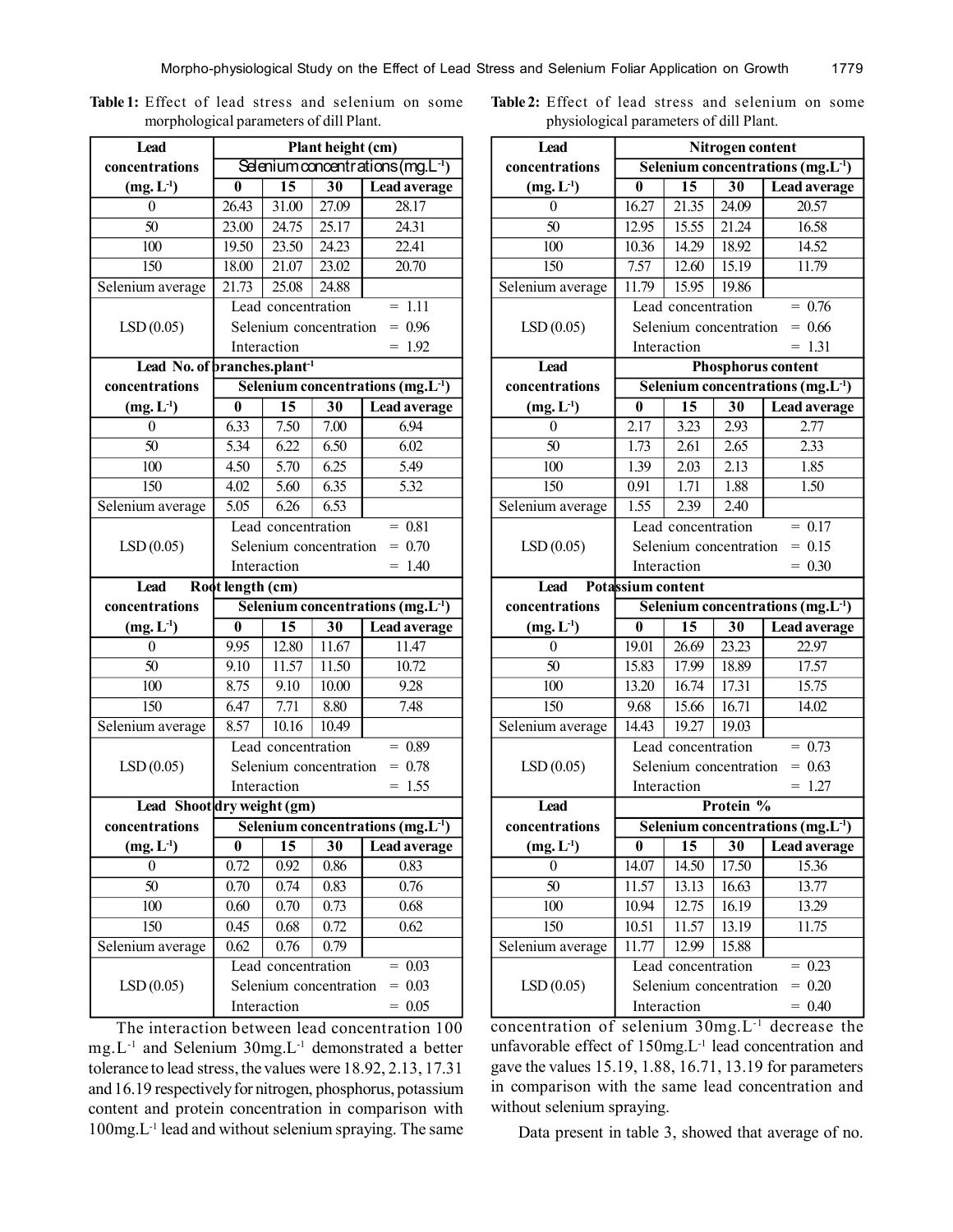| Lead No. of umbellate Plant <sup>1</sup>   |                                                                      |                    |                        |                     |  |  |  |
|--------------------------------------------|----------------------------------------------------------------------|--------------------|------------------------|---------------------|--|--|--|
| concentrations                             | Selenium concentrations $(mg.L^{-1})$                                |                    |                        |                     |  |  |  |
| $(mg, L^{-1})$                             | 0                                                                    | 15                 | $\overline{30}$        | <b>Lead average</b> |  |  |  |
| 0                                          | 285.00                                                               | 335.00             | 295.00                 | 305.00              |  |  |  |
| $\overline{50}$                            | 275.00                                                               | 299.00 290.00      |                        | 228.00              |  |  |  |
| $\overline{100}$                           | 225.00                                                               | 255.00 231.00      |                        | 237.00              |  |  |  |
| 150                                        | 162.00                                                               | 210.00 232.00      |                        | 201.33              |  |  |  |
| Selenium average                           | 236.75                                                               | 274.75 262.00      |                        |                     |  |  |  |
|                                            |                                                                      | Lead concentration |                        | $= 3.86$            |  |  |  |
| LSD(0.05)                                  |                                                                      |                    | Selenium concentration | $= 3.34$            |  |  |  |
|                                            | Interaction                                                          |                    |                        | $= 6.69$            |  |  |  |
| Lead No. simple umbel. Plant <sup>-1</sup> |                                                                      |                    |                        |                     |  |  |  |
| concentrations                             | Selenium concentrations (mg.L <sup>-1</sup> )                        |                    |                        |                     |  |  |  |
| $(mg, L^{-1})$                             | 0                                                                    | 15                 | 30                     | <b>Lead average</b> |  |  |  |
| 0                                          | 17.50                                                                | 21.00              | 19.00                  | 19.17               |  |  |  |
| $\overline{50}$                            | 17.00                                                                | 19.50              | 17.50                  | 18.00               |  |  |  |
| $\overline{100}$                           | 12.00                                                                | 18.50              | 16.00                  | 15.50               |  |  |  |
| 150                                        | 9.50                                                                 | 14.50              | 15.00                  | 13.00               |  |  |  |
| Selenium average                           | 14.00                                                                | 18.38              | 16.88                  |                     |  |  |  |
|                                            | Lead concentration<br>$= 0.96$<br>$= 0.83$<br>Selenium concentration |                    |                        |                     |  |  |  |
| LSD(0.05)                                  |                                                                      |                    |                        |                     |  |  |  |
|                                            | Interaction                                                          |                    |                        | 1.66                |  |  |  |
| Lead Wt. of fruits. Plant <sup>-1</sup>    |                                                                      |                    |                        |                     |  |  |  |
| concentrations                             | Selenium concentrations (mg.L <sup>-1</sup> )                        |                    |                        |                     |  |  |  |
| $(mg, L-1)$                                | $\overline{\mathbf{0}}$                                              | $\overline{15}$    | $\overline{30}$        | <b>Lead average</b> |  |  |  |
| $\theta$                                   | 1.75                                                                 | 2.40               | 2.10                   | 2.08                |  |  |  |
| $\overline{50}$                            | 1.60                                                                 | 2.08               | 1.85                   | 1.84                |  |  |  |
| 100                                        | 1.10                                                                 | 1.71               | 1.80                   | 1.54                |  |  |  |
| 150                                        | 0.90                                                                 | 1.20               | 1.67                   | 1.26                |  |  |  |
| Selenium average                           | 1.34                                                                 | 1.85               | 1.86                   |                     |  |  |  |
|                                            | 0.04<br>Lead concentration                                           |                    |                        |                     |  |  |  |
| LSD(0.05)                                  | Selenium concentration<br>$= 0.03$                                   |                    |                        |                     |  |  |  |
|                                            | Interaction                                                          |                    |                        | $= 0.06$            |  |  |  |

**Table 3:** Effect of lead stress and selenium on some flowering growth and yield of dill Plant.

umbellate.plant<sup>-1</sup> and simple umbel.plant<sup>-1</sup> and weight of fruits.Plant-1 decreased with high concentration of lead the decrease rate were (33.99, 32.19, 39.42)% for the parameters respectively. The result also indicate that foliar spraying with 15mg.L<sup>-1</sup> selenium increased the average of no. umbellate and simple umbel.plant<sup>-1</sup> by about (16.05,  $31.29\%$  and foliar spraying with 30 mg. L<sup>-1</sup> selenium increased the average of wt. of fruits.Plant<sup>-1</sup> by about 38.81%.

The interaction effect between the two factors was significantly at the concentration  $15 \text{ mg}$ . L<sup>-1</sup> selenium that minimize the adverse effect of  $100 \text{ mg}$ . L<sup>-1</sup> lead and the values were 255.00, 18.50 for no. of umbellate.plant.<sup>-1</sup> and simple umbel.plant<sup>-1</sup>, while the concentration  $30$ mg.L-1 selenium can decrease the adverse effect of 150 mg.L-1 lead and the values were 232.00, 15.00 for parameters. Results for wt. of fruits. Plant<sup>-1</sup>, selenium at the concentration 30mg.L-1 had positive effect and decreased the adverse effect of 100, 150 mg.L-1 lead, the values were 1.80, 1.167 with comparison with non sprayed selenium plant.

Lead stress affects physiological processes in plant, it causes a reduction in photosynthetic capacity and disturbances of electron transport, nutrient imbalance so plant growth parameters and yield were reduced (Ali *et al.*, 2017) and reduced the photosynthetic pigments because it prevent the incorporation of iron in phytoporphyrin ring of chlorophyll molecule so causes reduction in chlorophyll (Liu *et al.*, 2008). Selenium initiated activation of these processes, it can act directly on protein-enzymes locatized in chloroplast or by modification of the membrane lipid composition (Filek *et al.*, 2010). It can stimulate the energy flux through out the transport system in PS II and increase in photosynthetic efficiency, thereby leading to increase the mass of plant tissue and organs (Hawrylak Nowak *et al.*, 2015). Selenium decrease the heavy metals up take, it is an important factor in maintaining water balance in cells (Ajiboso and Adenuga, 2012). Lead affects plant mineral uptake and decrease their translocation from roots to aerial part (Copal and Rizvi, 2008). The reduction in content of nitrogen caused by reduction of nitrate reductase activity which is important in nitrate assimilation process (Sengar *et al.*, 2009). Strong interaction between potassium and lead,the two ions may compete for entry into plant through the same potassium channels also lead affects K<sup>+</sup> ATPase of cell membrane proteins cause an efflux of potassium from plant roots (Sharma and Dubey, 2003). Selenium influence the distribution of elements essential for plant growth and development such as nitrogen, phosphorus and potassium (Tobiasz *et al.*, 2014).

As an indicator of oxidative stress, an increase in reactive oxygen species (ROS) in the cells, the enhanced generation of ROS may pose a threat to plants and as indirect indicator of oxidative stress an increase in the concentrations of antioxidant enzymes.(Seppanen *et al.*, 2003). Selenuim can regulate ROS levels in stressed plants, it can stimulate dismutation of  $O_{2}^{\bullet}$  in to  $H_{2}O2$  and by direct reaction between Se-containing compounds and ROS can also regulate antioxidative enzymes (Cartes *et al.,* 2010). Selenium increase the activity of both nucleic acid DAN, RNA and growth cellular differentiation by linking between amino acids especially Seleno-methionin, seleno-cystin which have the ability to connect with another amino acid (Castillo-Godine *et al.*, 2016).

#### **Conclusions**

Selenium is important element for plants, it can play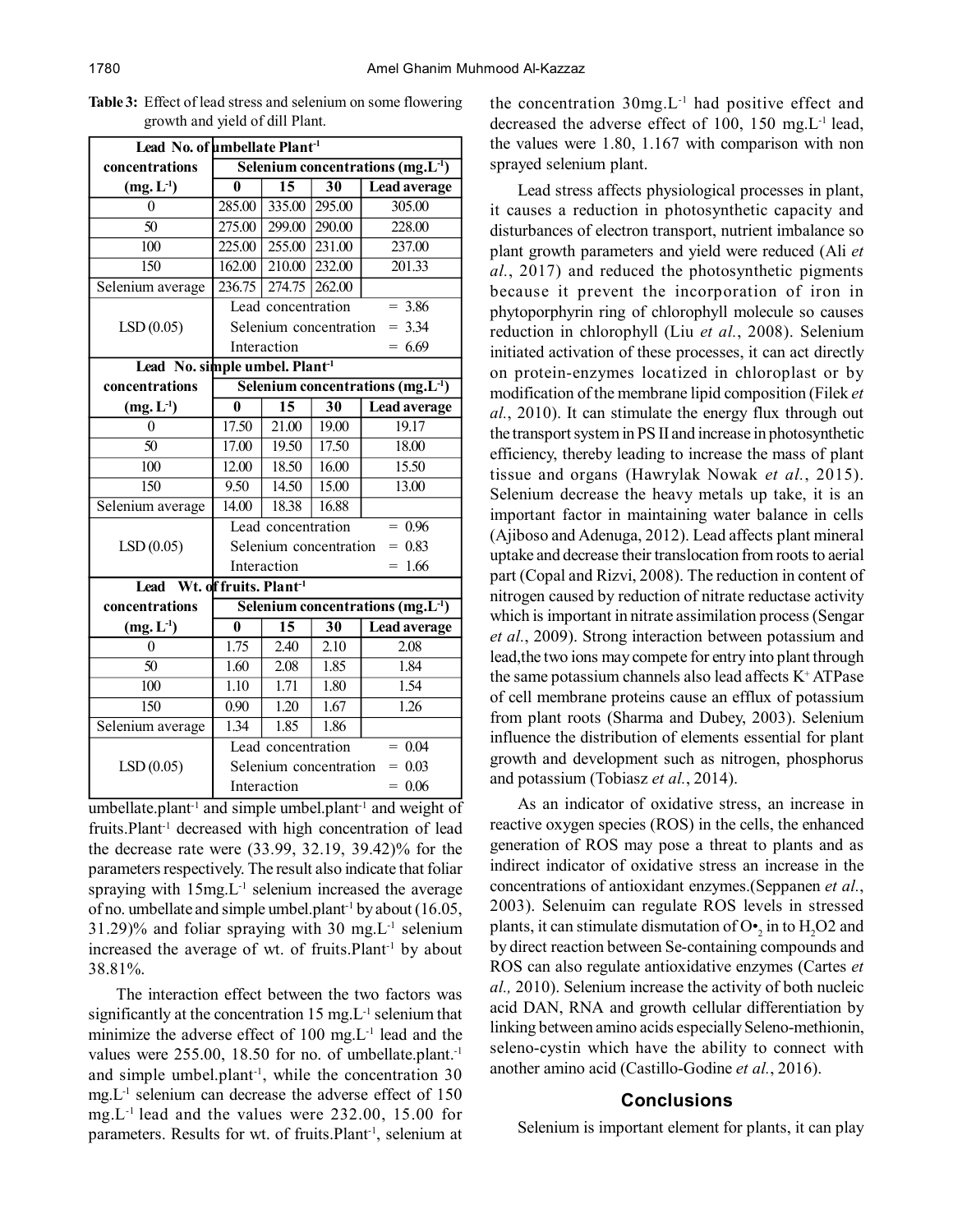a vital role in recovery from the damage caused by lead stress by reducing the excess generation of reactive oxygen species. Accordingly, this study considered selenium foliar application at the concentration 30 mg. $L<sup>-1</sup>$  to gave better tolerance to plants to overcome the adverse effects of lead stress.

# **References**

- Aghaz, M., A. Bandehagh, M. Toorchi and K. Ghassemigholezani (2012). Response of dill (*Anethum graveolense*) ecotypes to lead stress. *Int. J. Agri. and crop. sci*., **4(7):** 416 -420.
- Agiza, A.H., M.T. El-Hineidy and M.E. Ibrahim (1960). The determination of the different fractions of phosphorus in plant and soil. Bull FAO Agric. Cairo. Univ., 121.
- Ajiboso, S.O. and G.A. Adenuga (2012). The influence of zinc and selenium on some biochemical responses of *Vigna unguiculata* and *Zea mays* to water deficit condition and rehydration. *Biokemistri.,* **24:** 108-115.
- Ali, R.H., M.H. Mahmoud, H.M. Abbas and M. Fakhr (2017). Physiological studies on the interactive effect of lead and antioxidants on *Carum carvi* plant. *Egyt. J. Bot.,* **57(2):** 317-333.
- Arshad, M., J. Silvestre, E. Pinelli, J. Kallerhoff, M. Kaemmerer, A. Tarigo, M. Shahid, M. Guiresse, P. Pradere and C. Dumat (2008). A field study of lead phytoextraction by various scented *Pelargonium* cultivars. *Chemosphere.,* **71(11):** 2187-2192.
- Boughriet, A., N. Prolx, G. Billon, P. Recourt and B. Ouddane (2007). Environmental Impacts of heavy metal discharges from a smelter in Deule-canal sediments (Northern France): concentration levels and chemical fractionation. *Water Air and Soil Pollution.,* **180:** 83-95.
- Cartes, P., J.J. Jara, L. Pinilla, A. Rosas and M.L. Mara (2020). Selenium improves the antioxidant ability against aluminum -induced oxidative stress in ryegrass roots. *Annals of Applied Biology.,* **156(2):** 297-307.
- Castillo-Godine, R.G., R. Foroughbakhch-Pournavab and A. Benavides-Mendoza (2016). Effect of selenium on elemental concentration and antioxidant enzymetic activity of tomato plants. *J. Agric. Sci. Tech.,* **18:** 233-244.
- Chapman, H.D. and P.F. Pratt (1961). Methods of Analysis for Soils, Plants and Waters. Univ. Calif. Div. Agric. Sci., 161- 170.
- Copal, R. and A.H. Rizvi (2008). Excess lead alters growth metabolism and translocation of certain nutrients in radish. *Chemosphere.,* **70(9):** 1539-1544.
- Feng, R., C. Wwi and S. Tu (2013). The roles of selenium in protecting plants against abiotic stresses. *Environ. Exp. Botany.*, **87:** 58 -68.
- Filek, M., B. Gzyl-Malcher, M. Zembala, E. Bednarska, P. Laggner and M. Kriechbaum (2010). Effect of selenium on characteristics of rape chloroplasts modified by cadmium.

*Journal of Plant Physiology.,* **167:** 28-33.

- Hajiboland, R. (2014). Reactive oxygen species and photosynthesis. In: Oxidative Damage to Plants, Antioxidant Networks and Signaling. Ahmad P (ed.) Academic Press, 1- 63.
- Hawrylak-Nowak, B., R. Martaszek and M. Pogorzelec (2015). The dual effects of two inorganic selenium forms on the growth, selected physiological parameters and macronutrients accumulation in cucumber plants. *Acta Physiologiae Plantarum.*, 37-41.
- Jiang, W. and D. Liu (2010). Pb-induced cellular defense system in the root meristematic cells of *Allium sativum* L. *BMC Plant Biol.,* **10:** 40-40.
- Liu, D., T. Li, X. Jin,X. Yang, E. Islam and Q. Mahmood (2008). Lead induced changes in the growth and antioxidant metabolism of the lead accumulating and non-accumulating ecotypes of Sedumalfredii. *J. Integr. Plant. Biol*., **50(2):** 129-140.
- Lydakis-Simantiris, N., M. Fabian and M. Skoula (2016). Cultivation of medicinal and aromatic plants in heavy metalcontaminated soils. *Global N.E.S.T. J.,* **18(3):** 630-642.
- Maestri, E., M. Marmiroli, G. Visioli and N. Marmiroli (2010). Metal tolerance and hyperaccumulation: costs and tradeoffs between traits and environment. *Environ. Exp. Bot.,* **68(1):**1-13.
- Matt, K.J. (1970). Colorimetric determination of phosphorus in soil and plant materials with ascorbic acid. *Soil. Sci.,* **109:** 214-220.
- Mroczek-Zdyrska, M. and M. Wojcik (2012). The influence of selenium on root growth and oxidative stress induced by lead in *Vicia faba* L. minor plants. *Biological Trace Element Research.,* **147(1-3):** 320-338.
- Page, A.L., R.H. Miller and D.R. Kenney (1982). Methods of Soil Analysis. 2nd ed, Agron 9 Publisher Madison Wisconsin USA.
- Punamiya, P., R. Datta, D. Sarkar, S. Barber, M. Patel and P. Das (2010). Symbiotic role of *Glomus mosseae* in phytoextraction of lead in vetiver grass *Chrysopogon zizanioides* L. *J. Hazard. Mater.,* **177(1–3):** 465-474.
- SAS (2010). Statistical Analysis System User's Guide for personal computers release 9.1. SAS. Institute Inc. Cary and N.C., USA.
- Sengar, R.S., M. Gautam, R.S. Sengar, R.S. Sengar, S.K. Garg, K. Sengar and R. Chaudhary (2009). Lead stress effects on physiobiochemical activities of higher plants. *Rev. Environ. Contam. Toxicol.,* **196:** 1-21.
- Seppanen, M., M. Turakainen and H. Hartikainen (2003). Selenium effects on oxidative stress in potato. *Plant Science.,* **165:** 311-319.
- Seregin, I.V. and A.D. Kosevnikova (2008). Roles of root and shoot tissues in transport and accumulation of cadmium, lead, nickel and strontium. *Russ. Journal Plant. Physiol.,* **55:** 1-22.